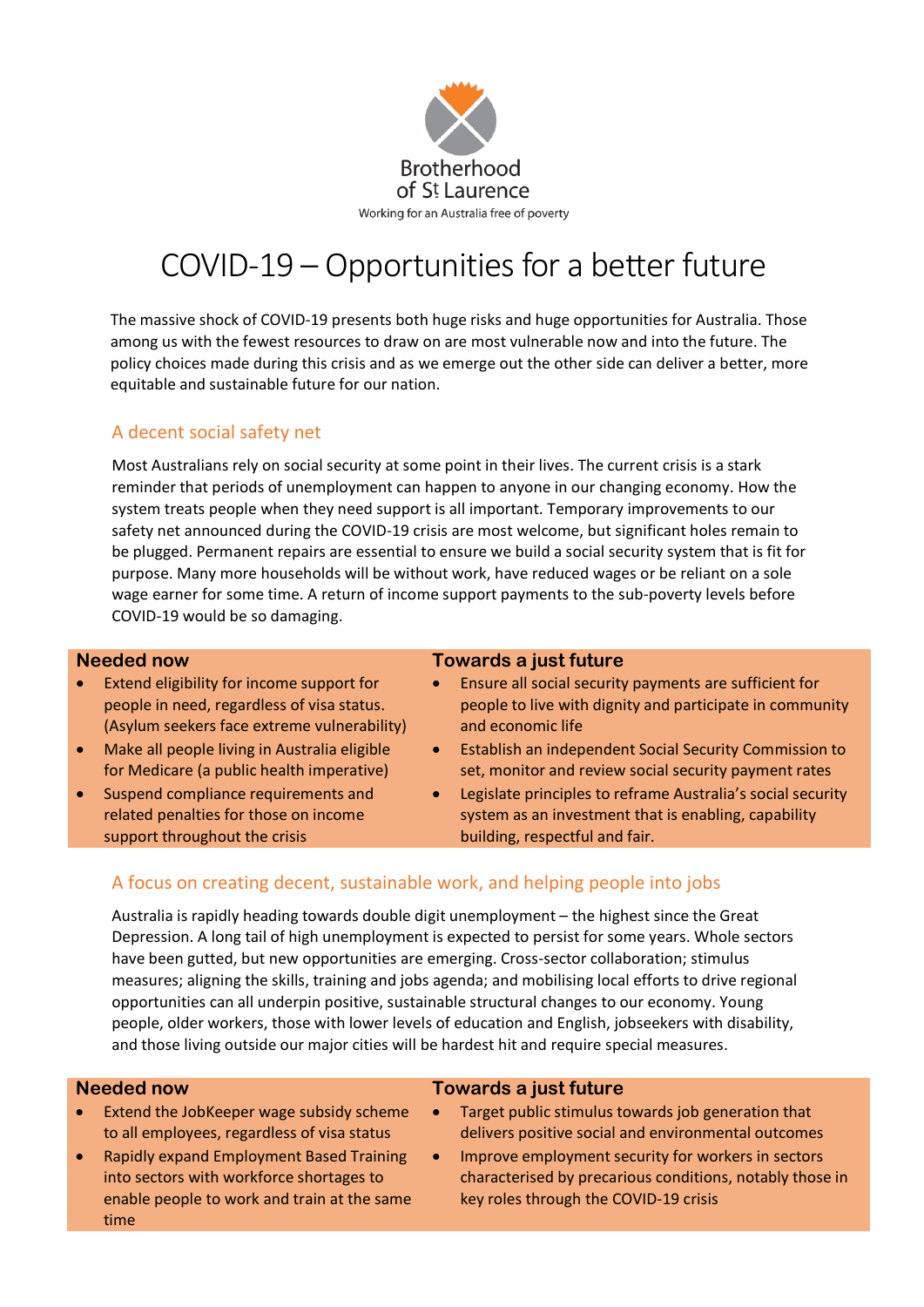- Offer stood-down workers and jobseekers free vocational training to maximise their job prospects after the crisis
- Provide specialist employment support to young people. Open the Transition to Work program to15 -24-year-olds not fully engaged in work or study
- Establish a network of TAFE-based vocational exploration and guidance hubs, linked to the National Careers Institute, to assist young people and displaced workers navigate the changing labour market
- Mobilise local efforts through place-based collaborations of employers, TAFEs, local governments, employment services and community organisations to foster economic development and strengthen regional labour markets
- Expand social procurement across Australia to ensure jobseekers experiencing disadvantage benefit from employment opportunities generated by public expenditure
- Introduce a jobs and training guarantee for people facing extended unemployment (paid work experience/placements, vocational education and training, placement support)

# Secure and affordable housing

Almost one-third of Australian households are renting. High house prices mean increasing numbers are renting for the long term; many low-income households will rent for life. Before COVID-19 over half of low-income households renting in private rentals were in rental stress (paying more than 30% of income on rent). This adversely impacts health, educational attainment, productivity and community life, as well as putting people at risk of falling into homelessness. COAG directives aimed at keeping a roof over renters' heads during the crisis are welcome – but protections introduced by different states and territories vary considerably. Levels of rental stress will likely skyrocket in the aftermath of COVID-19, exacerbated by the dire shortage of social and affordable housing. Addressing Australia's increasing levels of homelessness has become a public health imperative during the crisis. This points to the urgent need, as well as the potential, to make real advances.

- House people who are sleeping rough, living in overcrowded or precarious conditions, or experiencing family violence, with options that go beyond the COVID-19 crisis
- Closely monitor and enforce the moratorium on rent increases and evictions during the crisis

### **Needed now Towards a just future**

- Undertake a sustained program of investment to substantially lift the number of social & affordable rentals. This will stimulate regional economies, drive productivity, and address affordability challenges
- Expand the use of inclusionary zoning to deliver affordable housing within future property developments.
- Establish a coherent, evidence-driven approach to homelessness underpinned by shared principles and governance; a focus on prevention and early intervention; tailored responses for distinct groups; and embedded connections with employment, education, health services
- Recast support for young people at risk of homelessness to include a primary focus on education and training to change their life trajectory. TAFE-based Education First Youth Foyers are a proven model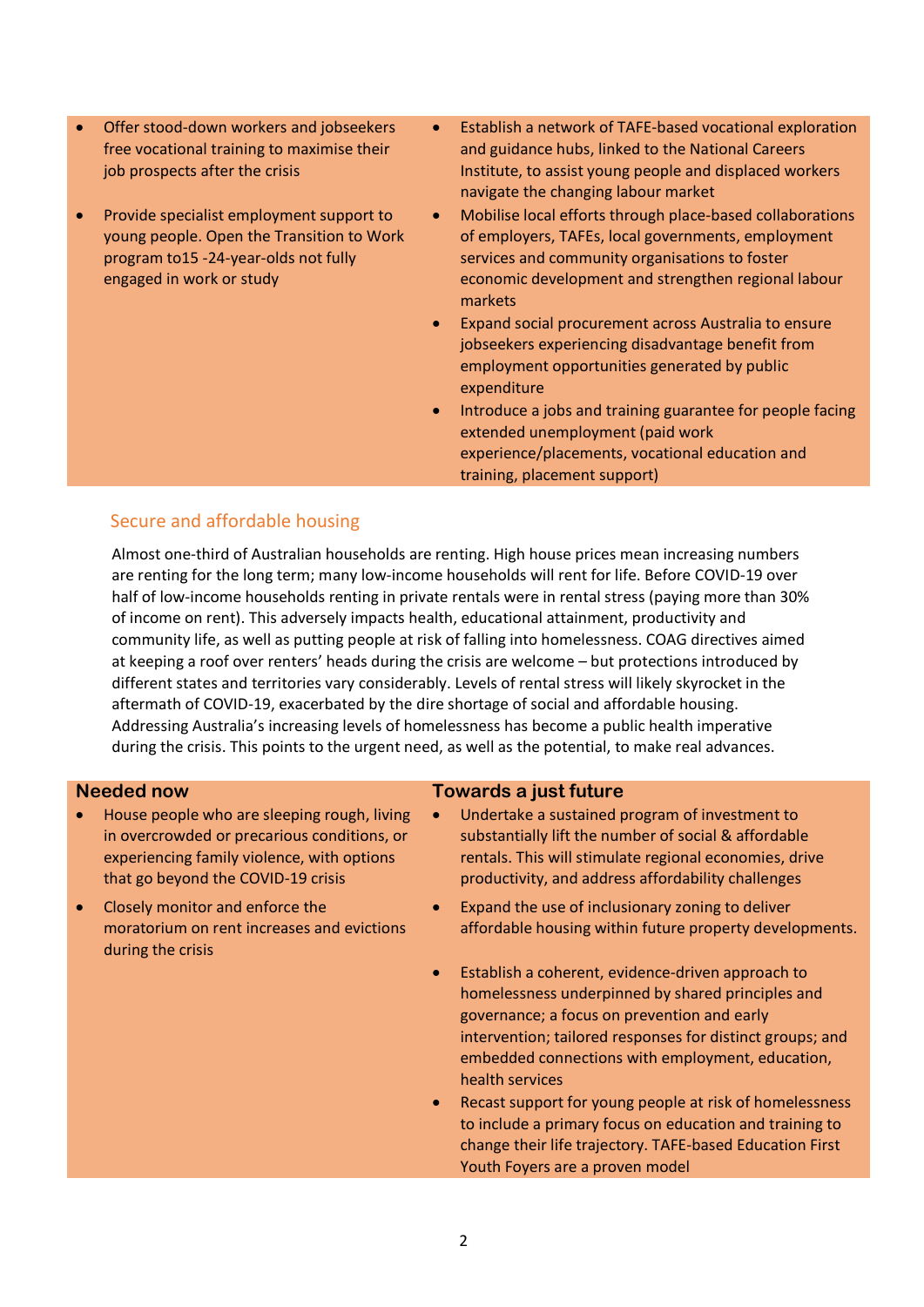# Supporting children and families

With parents losing work in the current crisis, Australia's already high rates of child poverty are expected to increase. Vastly different experiences of home learning during lockdown are widening the educational divide, with children in low SES and vulnerable households, and those with disability, at risk of the poorest outcomes. More children and young people are likely to fall further behind academically and be at risk of disengaging from school.

A more coherent child and family support system could actively address disadvantage and vulnerabilities before they accumulate. Early learning needs to be elevated as a crucial measure to support child development and a key plank in our education system – including through attention to the home learning environment. A sharp focus on access and equity in early learning and schools will pay strong dividends for our shared future.

- Provide home learning support to low SES and vulnerable families to ensure they are not disadvantaged by remote learning
- Give priority to children behind in their learning, children with disability, and those with challenging home learning environments when staggering school reopening
- Provide catch-up support, including intensive tutoring, to children who have missed a critical chunk of their education

### **Needed now Towards a just future**

- Extend universal preschool access to the two years before school across Australia, prioritising communities and children experiencing disadvantage
- Increase participation in early learning by children from low SES backgrounds and vulnerable groups by expanding the base entitlement for Early Learning & Care regardless of parental employment and strengthening access and equity measures
- Boost support to build the capacity of parents as first teachers and strengthen the home learning environment (HIPPY is an example of this)
- Invest in multi-generation approaches to tackle child and family disadvantage. Extend place-based models that align education, employment, health and wellbeing support for children and families

# Economic and social participation for people with disability

People with disability (and their families and carers) continue to experience deep disadvantage and social exclusion at much higher rates than other Australians. This translates into poverty, insecure housing, poorer education and employment outcomes, and higher levels of mental ill-health, violence and discrimination. The COVID-19 pandemic risks exacerbating these. However, innovative responses by governments and communities to the crisis point to opportunities for greater inclusion and participation of people with a disability and their families and carers, including through leveraging the NDIS as a platform for community solutions.

### **Towards a just future**

- Embed strong governance and co-design by people with a disability across all public policy.
- Realise the potential of the NDIS Partners in the Community program (Local Area Coordination and Early Childhood Early Intervention) to strengthen inclusion of all people with disability. Efficiency in a period of high government debt will come from leveraging unfunded community supports and breaking down barriers to inclusion in the community.
- Continue to improve the NDIS participant experience by tailoring the planning process is to participants' personal aspirations and makes use of community supports to progress goals.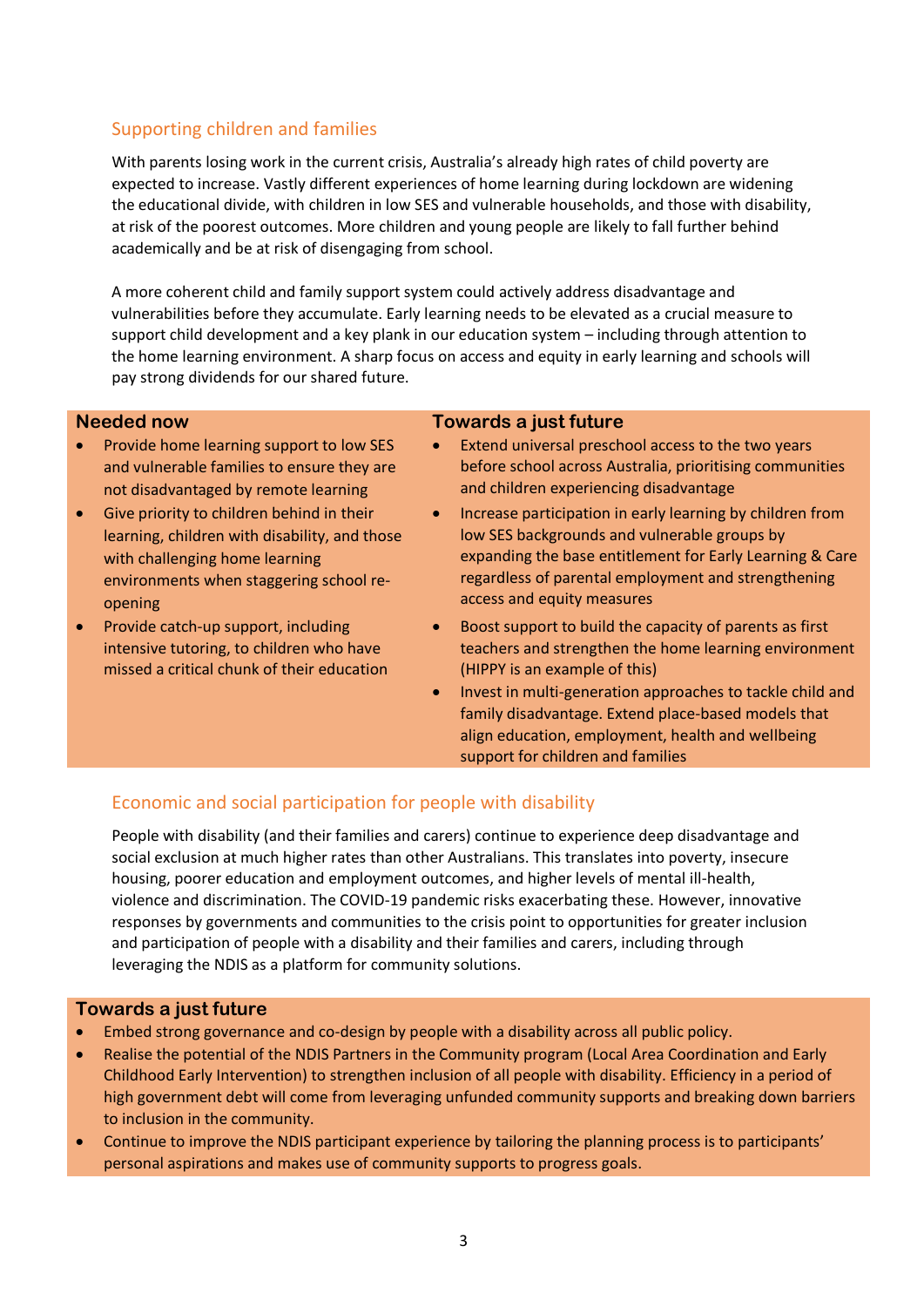- Redouble efforts to lift the employment of people with a disability through national levers that stimulate local change
- Ensure the next iteration of the National Disability Strategy and the National Disability Agreement makes all levels of government accountable for measurable improvements in outcomes for people with disability.

# Support for vulnerable older people

Existing issues in Australia's aged care system have been exacerbated by COVID-19. Many social connection programs have moved to home-based or online delivery; community and family supports have been displaced by social distancing requirements; and greater restrictions have been placed on residential facilities. The federal government's COVID-19 aged care package is welcome, but significant issues remain. More than 125,000 people on the waiting list for home packages are not receiving the care they need; social isolation and digital disconnection are serious barriers; providers have new challenges in delivering quality care; and older people already experiencing deep disadvantage are particularly vulnerable.

- Provide interim care and case management to people waiting for aged care
- Introduce income protections for casual and self-employed care workers to remove economic pressures to come to work when unwell or self-isolating
- Support aged care providers to meet the additional challenges of delivering safety and quality services in the current crisis
- Invest in measures to rapidly deploy additional care workers through training incentives, fast-tracking of qualifications and micro-credentialing of key skill sets (e.g. infection control).

### **Needed now Towards a just future**

- Address long waiting periods for Home Care Packages particularly for those with high care needs
- Invest in workforce development and improve employment conditions and security
- Introduce a place-based program that helps older people and their families navigate the complex services landscape, access and coordinate the support they need
- Invest in age-appropriate affordable housing options to enable people to age in their communities and prevent premature entry into residential care.

# Climate change and energy

Notwithstanding the current focus on COVID 19, the imperative to act on climate change is more urgent than ever. COVID 19 has demonstrated our collective capacity to take the necessary rapid action to protect the community in response to crisis. With the right choices, we can stimulate the economy with win-win-win opportunities that generate local jobs, improve the wellbeing of households and communities, and reduce emissions. This will strengthen our economic and community resilience and set Australia to play a lead role in avoiding climate catastrophe.

- Introduce an economic stimulus package, which creates jobs, improves energy efficiency and shifts us towards a low carbon future
- Fund a large-scale Home Energy and Water project that provides advice on how to stay warm through the winter, lower bills and use energy efficiently and funds relevant

### **Needed now Towards a just future**

- Commit to fair, ambitious emissions reductions which limit warming as close as possible to 1.5 degrees or below.
- Invest in healthy, affordable housing by:
	- large scale programs to support energy efficiency upgrades in low-income, public and community housing, with increased support for the most vulnerable